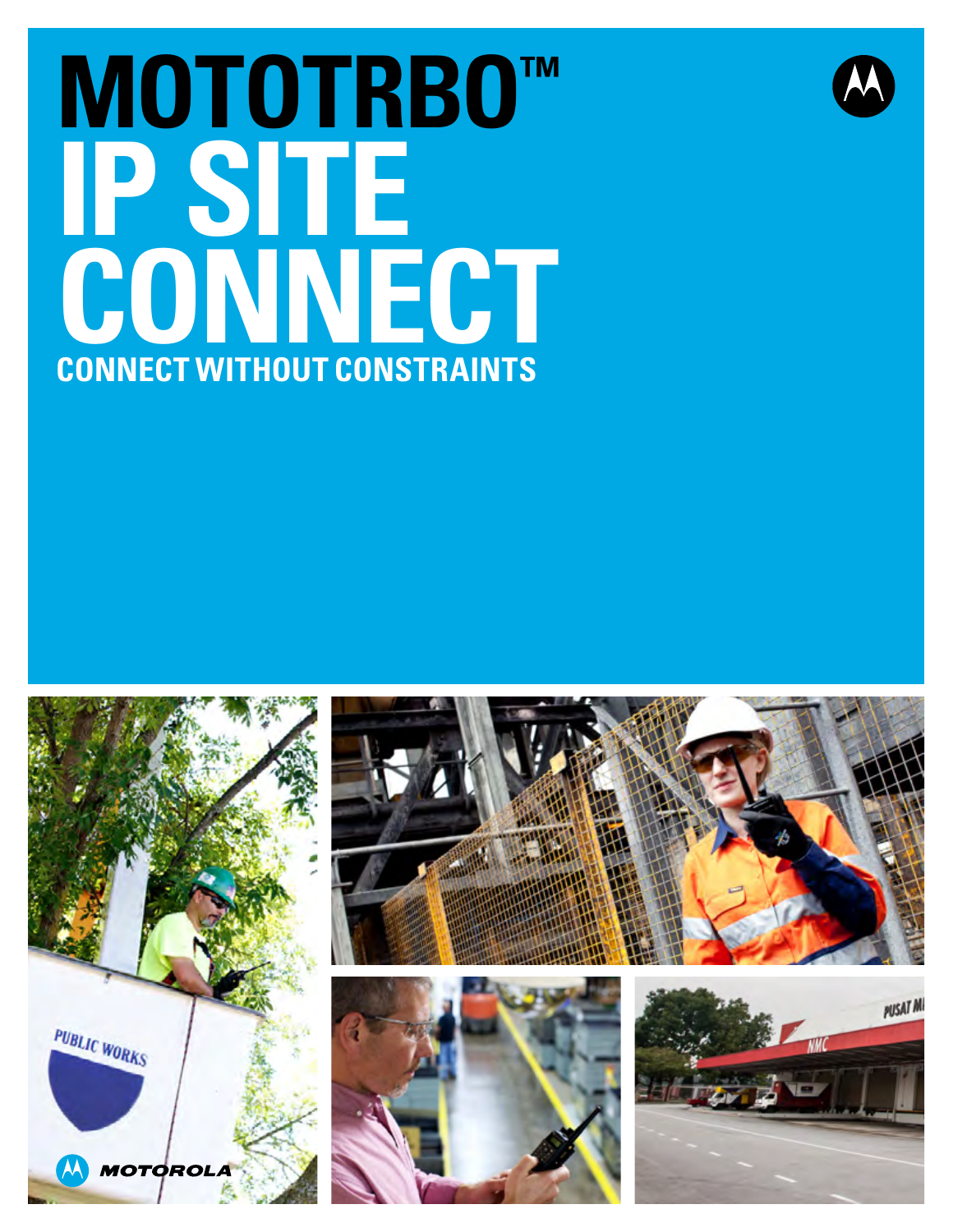# **REACH ANY WORKER, ANYWHERE IN THE WORLD**

Imagine using your MOTOTRBO™ digital radio to dispatch the nearest road crew to a job site in another county or to talk to your manufacturing plant across the world. MOTOTRBO IP Site Connect extends the reach of your MOTOTRBO two-way radio system to connect up to 100 people easily and seamlessly, regardless of geography.

 IP Site Connect links multiple repeaters over a standard IP network to enhance your coverage. You get uninterrupted voice and data communications without having to change channels – no matter if your workers are in hilly terrain, a high-rise building or dispersed throughout the county.

Now you can expand the coverage of your MOTOTRBO radio system, quickly and affordably, with no service or access fees. All you need is an IP connection to extend communication coverage and keep your workforce better connected , helping them to work more safely and efficiently.

## **SHARE INFORMATION WITHOUT INTERRUPTION**

Are you a school district with buses spread across the city? Are you a hospital seeking continuous coverage throughout multiple buildings on your campus? Or a manufacturer looking to communicate between facilities that are miles apart? With IP Site Connect you can keep employees connected by linking multiple repeaters through an IP network to create wide area coverage, enhance single-site coverage or link geographically dispersed locations.

Do you want to send directions to your fleet without distracting them on the road, divert a utility crew to repair a downed power line or give your employees access to work order tickets right on their radios? IP Site Connect not only enhances voice communication for your work team, it enables them to quickly and easily share data such as text messages, GPS location tracking, work order tickets and much more.



#### **IP Site Connect: BEYOND BORDERS AND BARRIERS**

- Seamlessly network up to 15 repeaters and 100 people
- Network multiple repeaters at a single site or dispersed locations
- Roam without interruption, from site to site, without changing channels
- Share voice and data anywhere, from text messaging to GPS tracking
- Create a wide area network by linking multiple repeaters together
- Communicate between geographically dispersed locations
- Eliminate the impact of physical barriers: buildings, mountains and more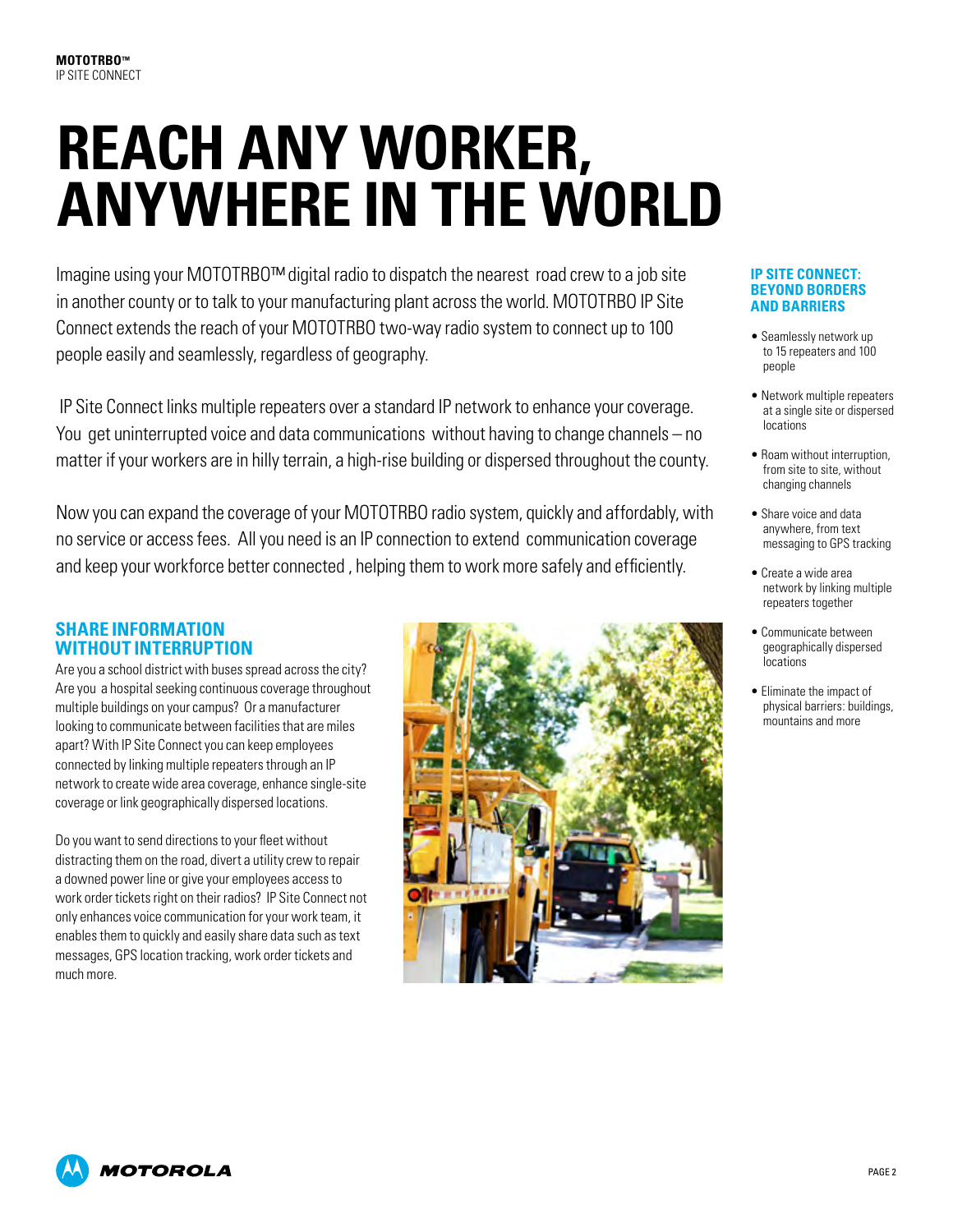### **Wide area coverage**

#### **CONNECT WITH THEM IN THE FIELD**

You need to keep connected with workers spread across the city making deliveries, repairing water main breaks and fixing downed power lines. IP Site Connect enables the wide-area communication you need by linking adjoining single sites through an IP network to create continuous, unbroken coverage. So no matter where the job takes them, you and your work crews stay connected.

Use text messaging to send directions to the next delivery location without distracting them from the road or GPS location tracking to dispatch the nearest repair crew for faster response times. Plus, the automatic site-roaming feature eliminates the need for employees to physically change channels as they move throughout the coverage area, helping them to stay focused on the job at hand.



### **Single site coverage**

#### **UNIFY THEM ACROSS BUILDINGS AND BOUNDARIES**

Whether you are a major medical center with multiple buildings or a high-rise hotel, IP Site Connect ensures all your staff, such as security and maintenance personnel, can talk to each other from any location – be it a basement, tunnel or multi-level parking structure. You'll find interference is eliminated and drop-out spots are a thing of the past.

Metal structure or concrete building, lower level or top floor, IP Site Connect enhances coverage throughout your property by networking your system through an IP network. With repeaters strategically located throughout a campus or complex, your people can share voice and data quickly and do their work more safely and efficiently.

#### **Geographically-dispersed sites REACH THEM WHEREVER THEY WORK**

IP Site Connect extends the reach of your MOTOTRBO systems virtually anywhere in the world. So if you're a manufacturing plant headquartered in North America, you can communicate with all your engineers, fabricators and shippers in real time – up to 14 warehouses, distribution centers or satellite facilities – no matter how scattered the sites.

From San Francisco to Shanghai, you can seamlessly link people in different locations to share information, monitor orders, check deliveries, track assets with GPS or send text message updates, resulting in improved productivity and minimized downtime for your business.